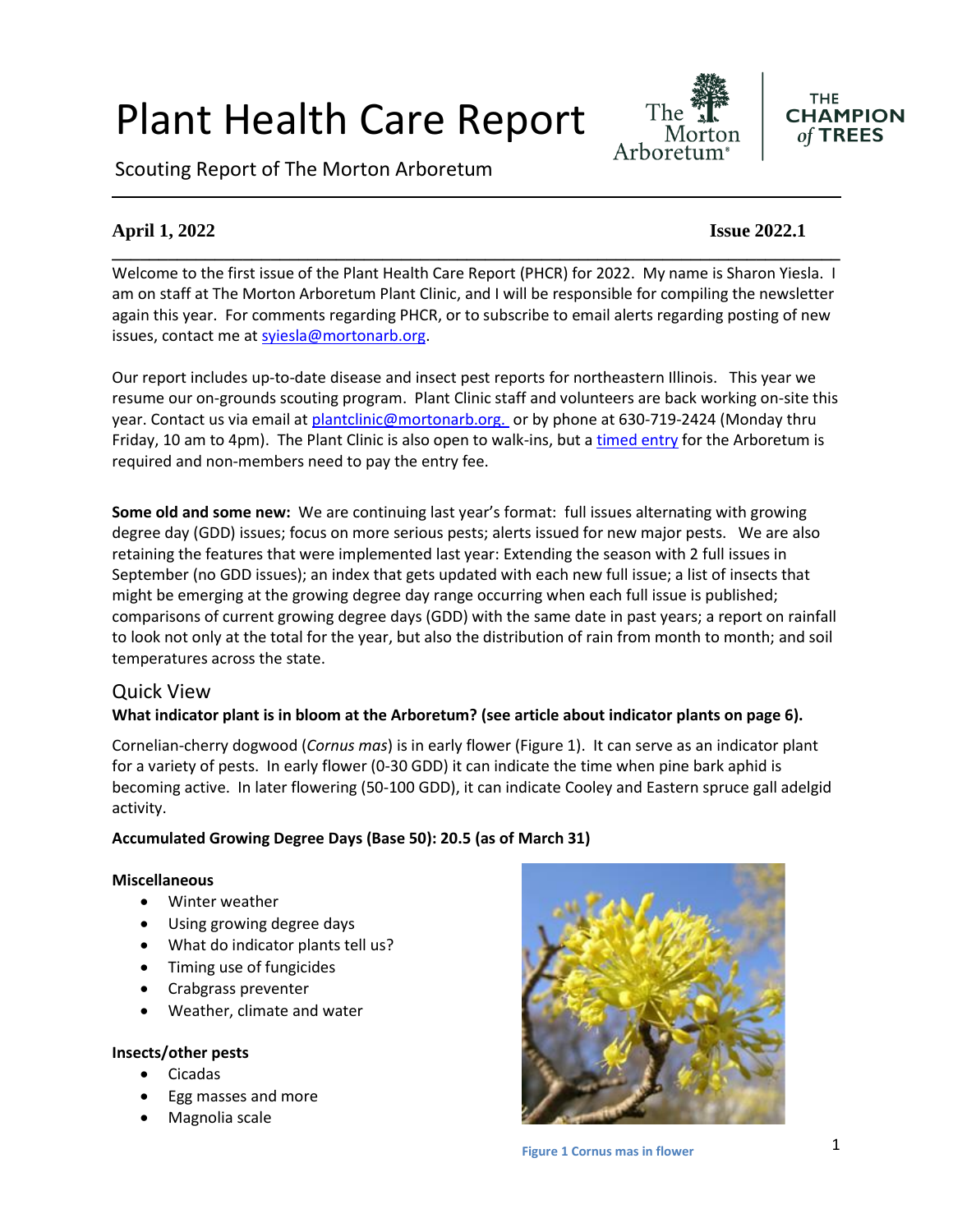## **Oak and Elm Pruning Advisory**

Just a reminder - **stop pruning oaks and elms by April 15.** Sap and bark beetles, the insects that spread the pathogens that cause oak wilt and Dutch elm disease, will soon be active. The beetles are attracted to pruning wounds. Pathologists differ in their opinions on when to resume pruning. To err on the side of safety don't prune oaks and elms between April 15 and October 15, when the beetles are active. If you must prune close to or after that deadline, seal the pruning cuts immediately. Wisconsin DNR offers this guideline about the emergence of the vectors: As a rule of thumb, "temperatures above 60 degrees for 7 consecutive days" is considered to be warm enough for the emergence of *C[olopterus] truncates* [sap beetles]. These are the beetles that can carry the oak wilt fungus.

#### Soil temperatures around Illinois (from Illinois State Water Survey)

This information will be provided all season. For data from other reporting stations, go to <https://www.isws.illinois.edu/warm/soil/> (you will need to set up an account to access data.) Crabgrass does not germinate until soil temps are above 55 degrees for 5 to 7 days (use more shallow depth for this). Root growth on trees/shrubs occurs when soil temps are above 45 degrees (use deeper depth).

| Max. Soil temps   | St. Charles       | Champaign         | Carbondale        |
|-------------------|-------------------|-------------------|-------------------|
| For 3/31/2022*    | reporting station | reporting station | reporting station |
|                   | (north)           | (central)         | (south)           |
| 2-inch, bare soil | 47.1              | 50.6              | 54.5              |
| 4-inch, bare soil | 48.3              | 47.6              | 54.9              |
| 4-inch, under sod | 46.1              | 49.5              | 57.2              |
| 8-inch, under sod | 43.7              | 48.1              | 53.5              |

\* This is the maximum soil temperature recorded the day prior to publication of PHCR.

#### Seasonal precipitation

| Seasonal precipitation (rain and melted snow) in inches. |      |      |                    |
|----------------------------------------------------------|------|------|--------------------|
|                                                          | 2022 | 2021 | Historical average |
|                                                          |      |      | $(1937 - 2021)$    |
| Jan                                                      | 1    | 1.5  | 1.946              |
| Feb                                                      | 2.61 | 1.49 | 1.765              |
| Mar                                                      | 3.88 | 1.24 | 2.520              |
| April                                                    |      |      |                    |
| May                                                      |      |      |                    |
| June                                                     |      |      |                    |
| July                                                     |      |      |                    |
| Aug                                                      |      |      |                    |
| Sept                                                     |      |      |                    |
| Year to date                                             | 7.49 | 4.23 | 6.231              |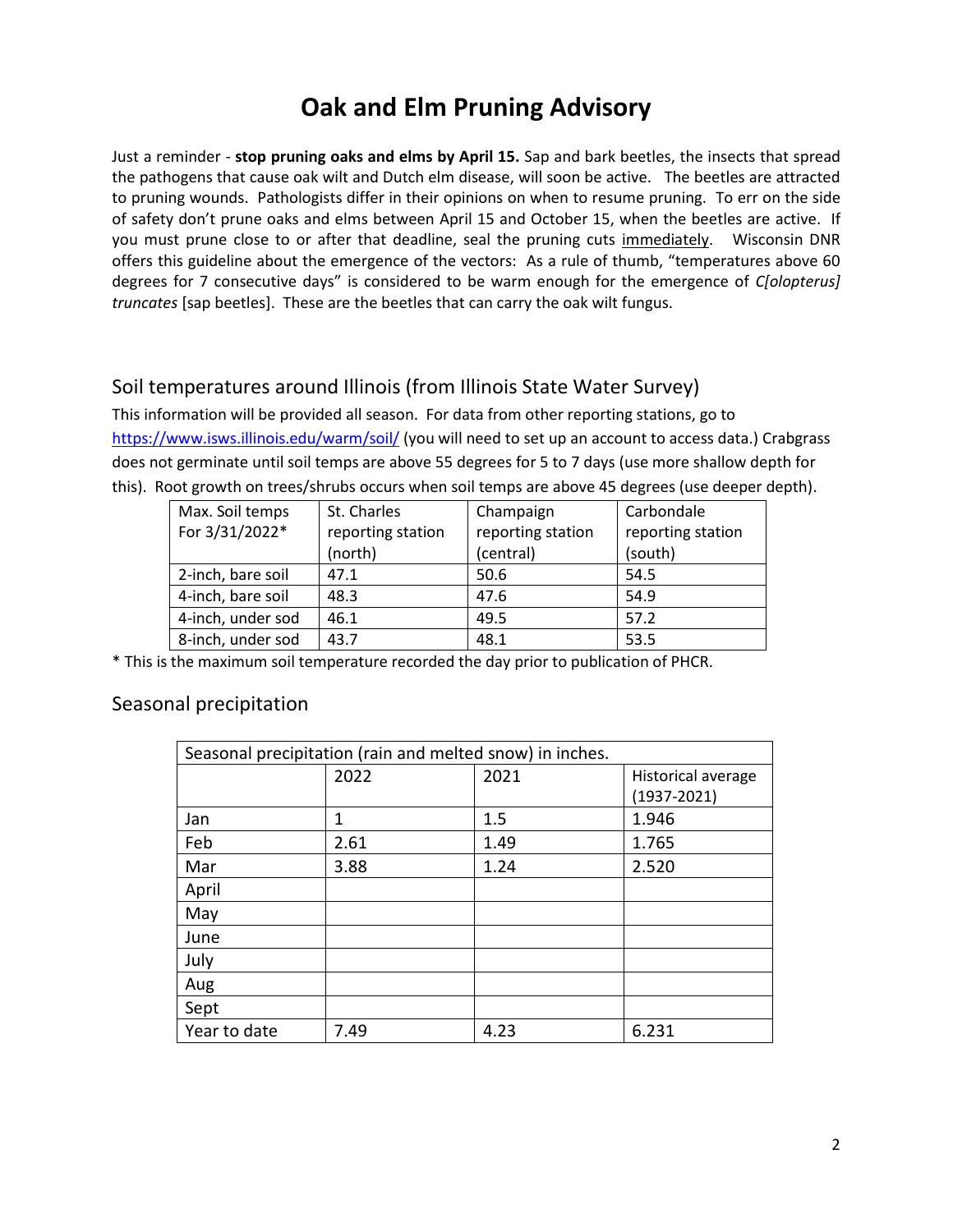### Degree Days (current and compared to past years) and rainfall

As of March 31, we have 20.5 base-50 growing degree days (GDD) at The Morton Arboretum. The historical average (1937-2021) for this date is zero GDD<sub>50</sub>. The table below shows a comparison of GDD in different years. We are comparing the GDD reported in this issue with the GDD reported in the first issue of 2020, 2015 and 2014. These years were selected since publication dates of the first issue were within a day or two of each other. Glencoe, Lisle and Waukegan (60085) were not used in 2015 and 2014, so there is 'no report' from those stations.

|                                                                         | GDD as of        | GDD as of | GDD as of                                                                        | <b>GDD</b> as of |
|-------------------------------------------------------------------------|------------------|-----------|----------------------------------------------------------------------------------|------------------|
| Location                                                                | $2022$ 1st issue |           | 2021 1 <sup>st</sup> issue 2015 1 <sup>st</sup> issue 2014 1 <sup>st</sup> issue |                  |
|                                                                         | 4/1/22           | 4/2/21    | 4/3/15                                                                           | 4/4/14           |
| Carbondale, IL*                                                         | 104              | 121       | 86                                                                               | 72               |
| Champaign, IL*                                                          | 44               | 50        | 40                                                                               | 6                |
| Chicago Botanic Garden** 20 (as of 3/29) 48 (as of 3/31) .5 (as of 4/1) |                  |           |                                                                                  | No report        |
| Glencoe*                                                                |                  | 9         | $\vert$ No report                                                                | No report        |
| Chicago O'Hare*                                                         | 28               | 52        | 31                                                                               | 15               |
| Kankakee, IL*                                                           | 27               | 39        | 25                                                                               | 3                |
| Lisle, IL*                                                              | 31               | 52        | $\ $ No report                                                                   | No report        |
| The Morton Arboretum                                                    | 20.5             | 23.5      | 9.5                                                                              | $\overline{0}$   |
| Quincy, IL*                                                             | 69               | 72        | 64                                                                               | 21               |
| Rockford, IL*                                                           | 9                | 17        | 20                                                                               | 3                |
| Springfield, IL*                                                        | 61               | 63        | 54                                                                               | 19               |
| Waukegan, IL* (60087)                                                   | 15               | 34        | <sup>19</sup>                                                                    |                  |
| Waukegan, IL (60085)                                                    | $ 19\rangle$     | 45        | $\ $ No report                                                                   | No report        |

\*\*Thank you to Chris Henning, Chicago Botanic Garden, for supplying us with this information.

\*We obtain most of our degree day information from the GDD Tracker from Michigan State University web site. For additional locations and daily degree days, go to <https://gddtracker.msu.edu/>

#### **How serious is it?**

Problems that can definitely compromise the health of the plant will be marked "serious".Problems that have the potential to be serious and which may warrant chemical control measures will be marked "potentially serious". Problems that are seldom serious enough for pesticide treatment will be marked "minor". "Aggressive" will be used for weeds that spread quickly and become a problem and "dangerous" for weeds that might pose a risk to humans.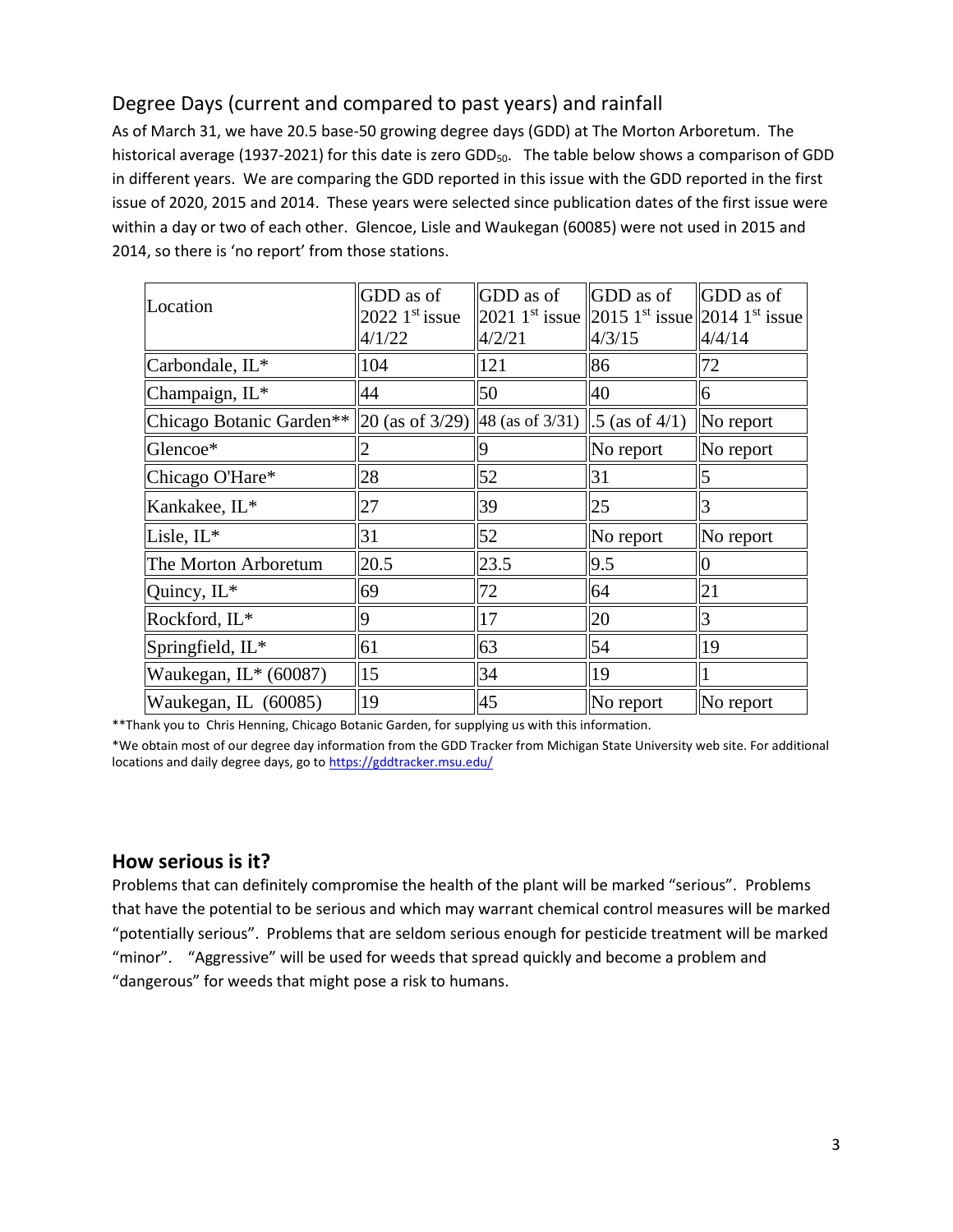#### **Miscellaneous:**



**Winter weather:** The charts show 2021-22 winter weather and compares it to previous years.



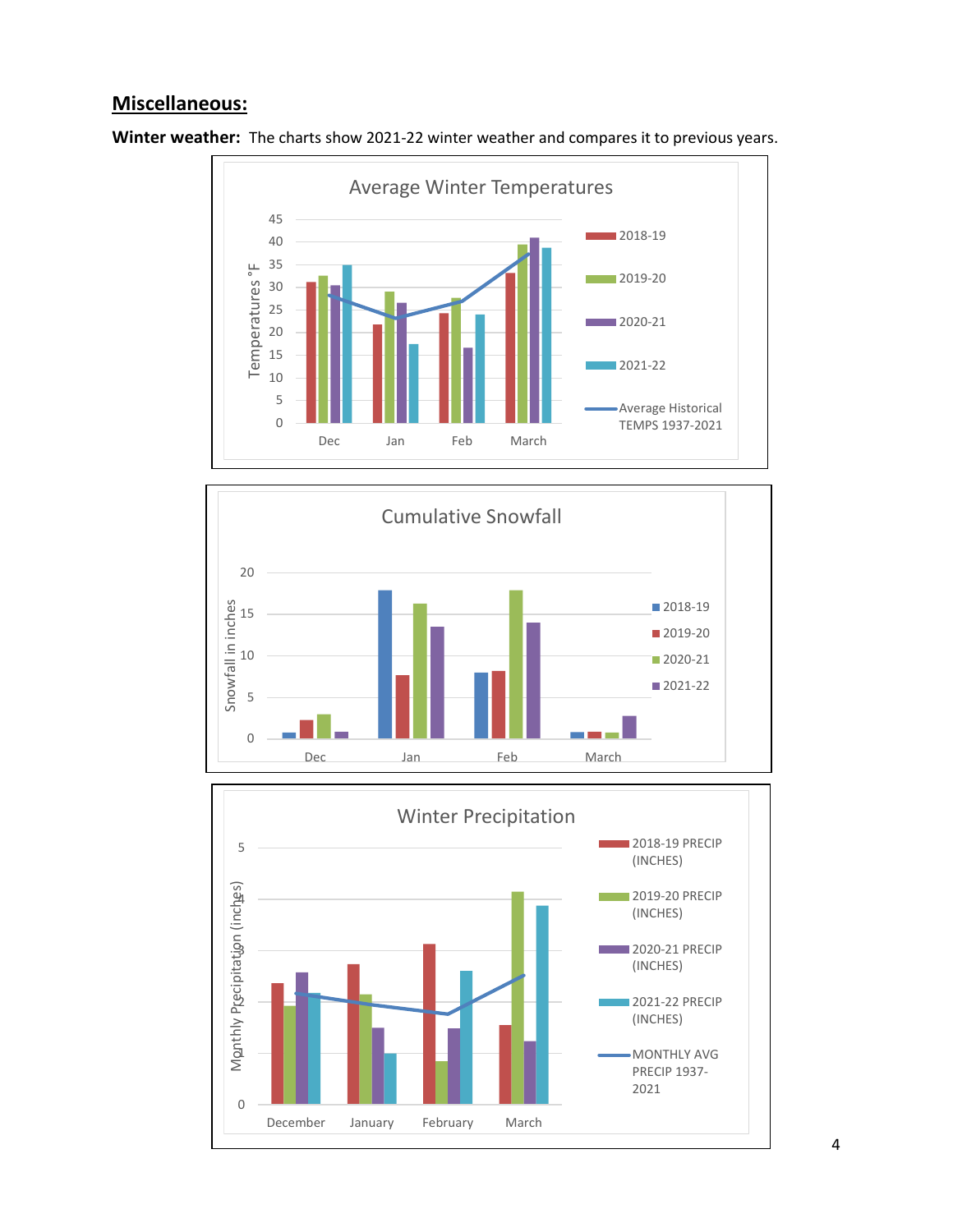#### **Using growing degree days**

In every issue of the Plant Health Care Report, we list growing degree days (GDD) accumulated at The Morton Arboretum and other sites throughout Illinois. This article will explain what they are and how we can use them.

The development of plants, insects and fungi is dependent on heat. Development speeds up as the temperature increases and slows as temperature decreases. Many plants and insects have been studied in regard to this relationship between heat and development. We can anticipate the flowering of a shrub or the emergence of an insect based on how many growing degree days (units of heat, not actual days) have accumulated. We can give this information to our scouts and ask them to look for specific problems based on GDD. This helps to refine the process of scouting. Making those GDDs available to our readers helps them plan for pests and diseases.

Accumulation of GDD can vary quite a bit from year to year, and by tracking that information we can be more accurate than if we just look at the calendar. Here is an example: Eastern tent caterpillars begin to hatch out of their eggs when GDD base 50 is between 100 and 200. In 2014 we had accumulated 100 GDD by May 9. We often do expect to see this pest in early May, so 2014 was fairly 'average'. In 2012, we had accumulated 100 GDD by March 19 (nearly two months earlier than 'normal'). If we had gone with the calendar method and waited to deal with this pest in May, we would have missed it completely.

GDDs days are fairly easy to calculate. We use GDD base 50. Add the maximum temperature to the minimum temperature for a day, divide by two, and subtract 50 (the base number). If the number resulting from this calculation is above zero, then that is the number of degree days for that day. If the result is zero or below, then the number of GDD is zero for that day. These growing degree days (again, think of them as units of heat if the word "day" confuses you) are cumulative. When we have accumulated 100 GDD, we expect certain insects to begin emerging (and certain plants to be in flower). When we get to 500 GDD there will be different insects emerging and different plants flowering. We use base 50 because 50 degrees F is the temperature at which most plants and pests begin to grow.

Various sources link insect emergence with certain stages in the life of indicator plants. This is possible because plants also respond to heat. A couple of resources include Don Orton's book Coincide and the following websites:

[http://www.ipm.msu.edu/agriculture/christmas\\_trees/gdd\\_of\\_landscape\\_insects](http://www.ipm.msu.edu/agriculture/christmas_trees/gdd_of_landscape_insects) [http://extension.unh.edu/resources/files/Resource000986\\_Rep2328.pdf](http://extension.unh.edu/resources/files/Resource000986_Rep2328.pdf) <http://www.ipmofnh.com/wp-content/uploads/2015/02/Insect-Growing-Degree-Days.pdf>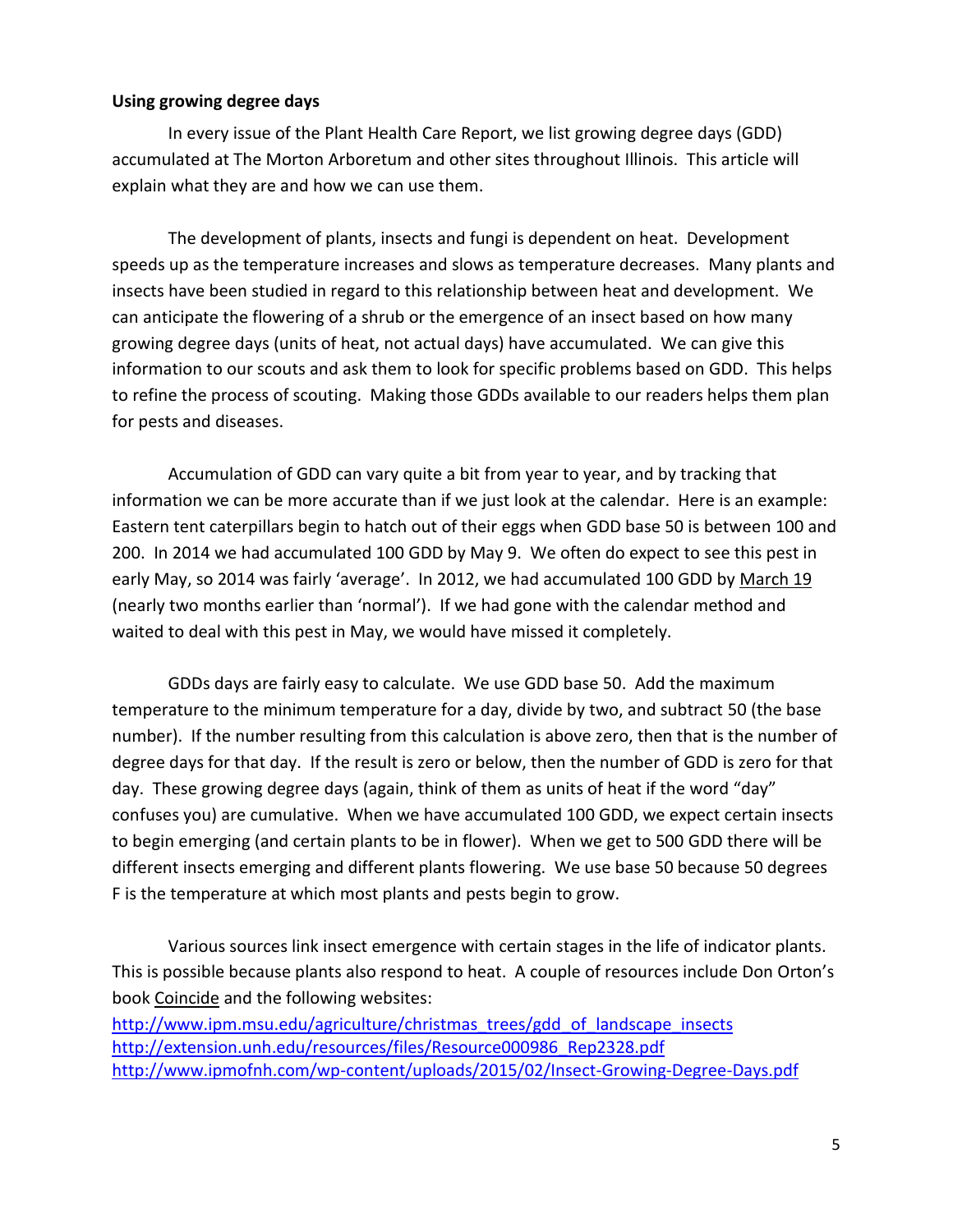#### **What do indicator plants tell us?**

We always give an indicator plant in each issue of the PHCR. These plants tie in with our use of growing degree days (explained above). The development of both insects and plants is influenced by the accumulation of heat units, or growing degree days (GDD). At a certain accumulation of GDD we can expect certain insects to be present at a certain stage of their life cycle. At that same level of GDD, a particular plant will be in flower. Here is an example: Between 100 and 200 GDD (base 50), we can expect to see Eastern tent caterpillars emerging from their eggs. At that same number of GDD we will also see redbud (*Cercis canadensis*) beginning to flower. The redbud can be used as an indicator plant. Its early flowering stage indicates that we have had enough GDD to cause the Eastern tent caterpillars to hatch out. Now we know when to look for them. The redbud, and other indicator plants, are good visual cues for GDD that are easy to spot in the landscape.

#### **Timing use of fungicides**

 By the time we write an article on a disease for the Plant Health Care Report, the time to treat has often passed. In the interest of being proactive, let's talk about fungicide applications. Many fungicides are applied as protectants to keep fungi from penetrating into plant tissue. Often this application process needs to start at the time new foliage is emerging and may require 2 to 3 applications as the leaves continue to emerge. The weather, as usual, has been very up and down. We had a couple of promising warm days and then back to cooler temperatures; cool enough to keep leaf buds closed for the most part. But a few days of warm weather could bring about a quick change. The weather for the next week or so will be on the cooler side, but that can turn around quickly. Watch the weather and be ready to start fungicide applications.

#### **Crabgrass preventer**

If you've been in the hardware stores lately, you might have noticed bags of crabgrass preventer (perhaps as early as February or March). Does that mean it is time to put them down? Not necessarily. March offered us some up and down temperatures, as well as some nice days, but the time was not right. Now, April is here and we should start planning. We do want to get the crabgrass preventer down before the germination starts, but many of these preventers only last about 60 days, so if you apply in February or March you may not get the most use from it. Crabgrass seed will not germinate until SOIL temperatures are greater than 55 degrees F for 5-7 consecutive days. We are close to that in northern Illinois (soil temps at the reporting station in St. Charles came close to 50 degrees for a couple of days, recently, then dropped back down into the 30's). In an 'average' year we might be applying crabgrass preventer in mid-April (hopefully a couple of weeks before germination). This year, with the below normal air temperatures, we have been having, we might be delayed slightly. We'll update the crabgrass issue next week. Iowa State gives this guideline: "Crabgrass seed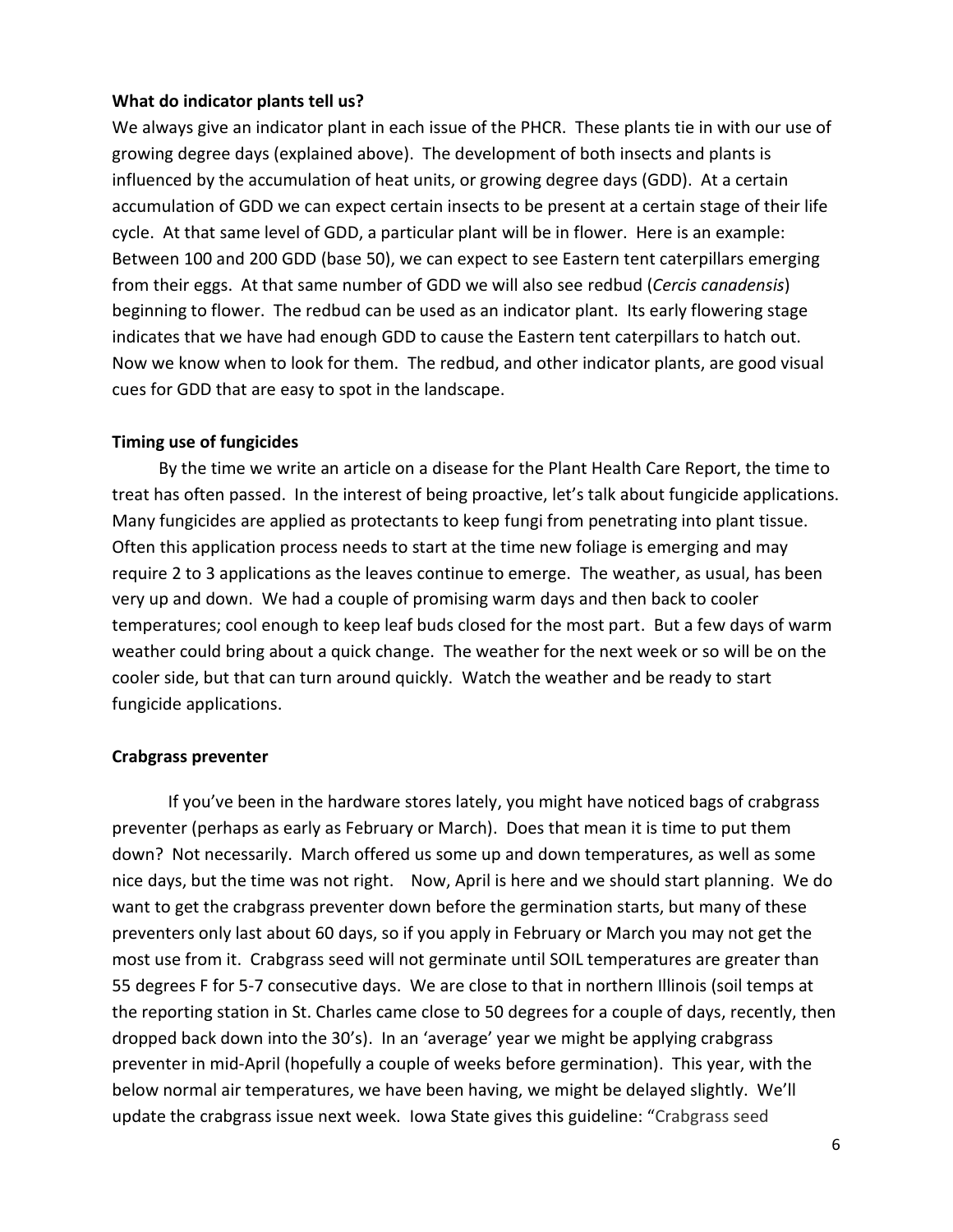germination usually begins … when redbud trees reach full bloom", and that is often late April into mid-May. Do NOT use forsythia as an indicator plant. Forsythia is not reliable as it tends to flower whenever it feels like it. Depending on the weather, it can start to flower any time between December and April.

One last thought on crabgrass. We often get reports in early spring of green clumps of crabgrass established in the lawn. Crabgrass is an annual, so it died with the frost last fall. If you see green clumps in your lawn right now, it is most likely tall fescue.

#### **Weather, Climate and Water**

The old saying goes that if you don't like the weather in the Midwest, wait 10 minutes and it will change. Does it seem more like 5 minutes these days? The environment has become one of the biggest challenges for horticulture. We have always had up and down temperatures in spring and fall, but now we are seeing more extremes and often for a good part of both spring and fall. In the last 10 years, we have had several severely wet springs that lead to root damage. These were often followed by droughty summers. Drought after flooding does not even out the situation. Instead, it potentially adds damage on top of damage.

Environmental problems do not stand alone. The stress they cause, leads plants to be more open to attack by diseases and insects. Sometimes we treat for the disease or insect, but forget that we need to try to alleviate the stress that invited them in. For more about this, see our last [issue](https://mortonarb.org/app/uploads/2021/09/Plant_Health_Care_Report_2021_13.pdf) of 2021. We also have to realize that the stress under which our trees and other plants live is not due to weather (what is happening today), but rather to climate (what is happening over the long term). Stress builds up over time and we are seeing a lot of trees and shrubs struggling due to ten or more years of an ever-changing climate.

We really need to keep all this change in mind, for several reasons:

- Climate *does* affect the health of our plants. As noted above, a tree may be struggling today, because of what has occurred in the environment for the last several years, rather than something that happened this week.
- We can't rely on the calendar entirely for scheduling garden activities. We need to look at the stage of development of our plants, as well as the current and upcoming weather.
- With the number of dry summers we have had recently, we are always talking about watering to keep our trees and other plants healthy. That is important, but so is our water supply. Water is a precious commodity and we need to use it wisely.

With all the rainy days we have had in the last couple of weeks, it seems odd to talk about being conservative with our water, but we need to. Rain does not always come when we want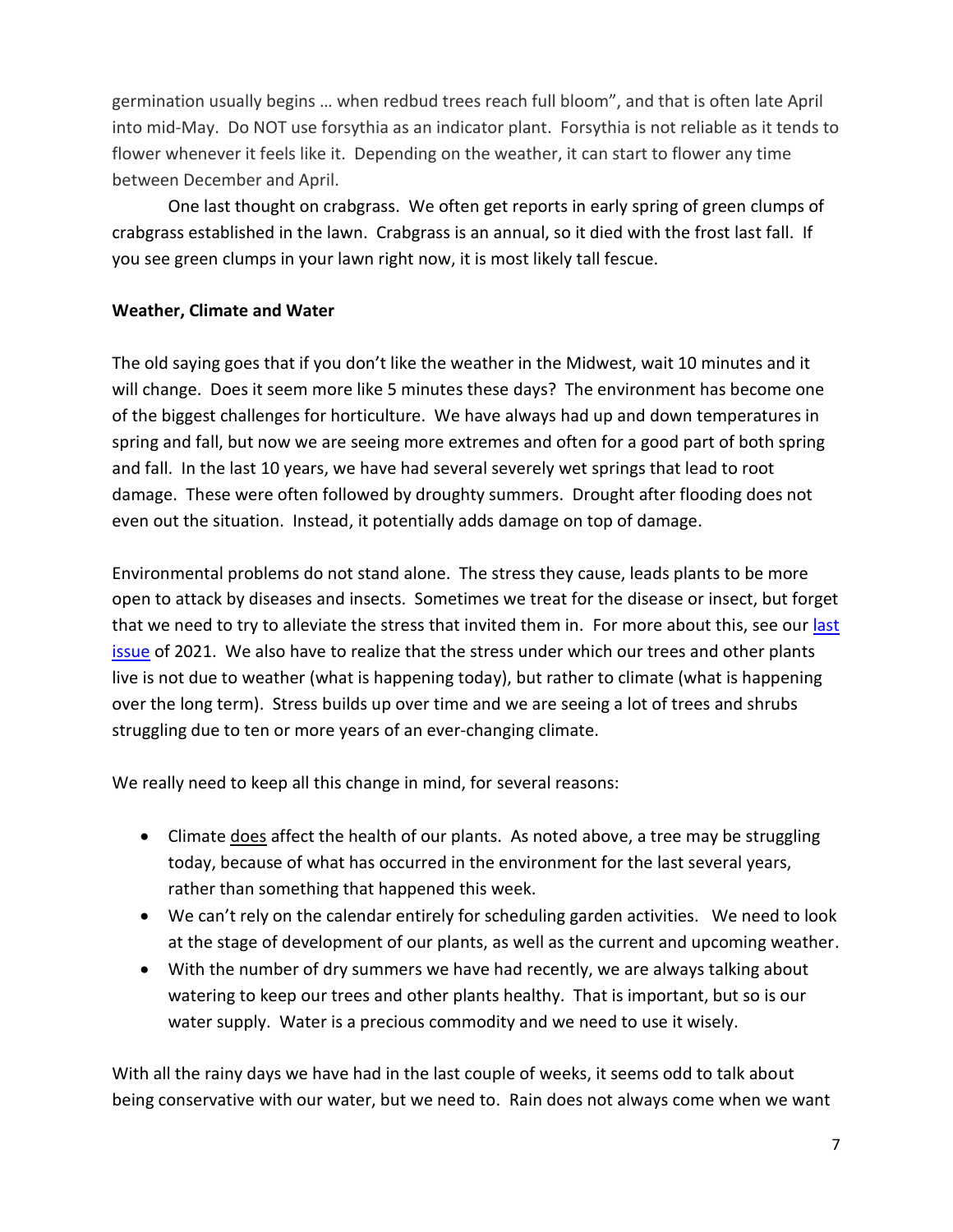it to, or in the quantity we need. If you look at last year's rainfall, we ended just about four and a half inches below average. That sounds pretty good. When you look at when that rain fell, it paints a different picture. As of the end of September last year, we were NINE inches below average! October gave us eight and a half inches that got us close to average. But for a large portion of the growing season we had a deficit. In addition to that, there is a good chance that a lot of that rainfall in October ran off into storm drains rather than soaking into the parched ground in our landscapes. It is likely that our landscapes did not get the full benefit of that rainfall.

We want to water, but we want to do so efficiently. As we go through this year, the Plant Health Care Report will include articles on watering in general, as well as specific watering devices and how to use them effectively. Our conversation about climate, weather and water will be an ongoing one.

| <b>Pest Updates: Insects</b> |  |
|------------------------------|--|
|                              |  |

| Examples of insects that may emerge soon in northern Illinois (based on growing degree days) |                                      |                                |                 |
|----------------------------------------------------------------------------------------------|--------------------------------------|--------------------------------|-----------------|
| GDD (base 50)                                                                                | insect                               | Life stage present at this GDD | Type of damage  |
| 20-90                                                                                        | Magnolia scale                       | Overwintering nymphs become    | Feeding on sap  |
|                                                                                              |                                      | active                         |                 |
| 100 (possibly                                                                                | Viburnum leaf                        | Larvae (may be feeding when    | Chewing leaves  |
| less)                                                                                        | beetle                               | leaves are half expanded)      |                 |
| 100-200                                                                                      | Eastern tent                         | Caterpillars                   | Chewing leaves  |
|                                                                                              | caterpillar                          |                                |                 |
| 100-200                                                                                      | Pine sawfly                          | larvae                         | Chewing needles |
| 100-450                                                                                      | Spongy moth<br>(formerly gypsy moth) | caterpillars                   | Chewing leaves  |

#### **Cicadas**

No, they are not coming yet! The periodical (17 year) cicadas are not due to emerge in the Chicago region until 2024. However, there are often some early emergers. We could see some early emergers in 2022 or 2023, but there is no way to predict what areas may see them or how many will emerge.

I am writing about cicadas because we are getting questions about planting new trees and shrubs. There is concern that planting of new trees and shrubs should be postponed until after the cicadas have come and gone. They will be here in early summer of 2024. That is a long time to wait to plant! We are not recommending that you wait.

Over the last few years, the region has lost a lot of trees. The emerald ash borer has killed millions of ash trees, in both landscapes and natural areas. Several areas have been hit by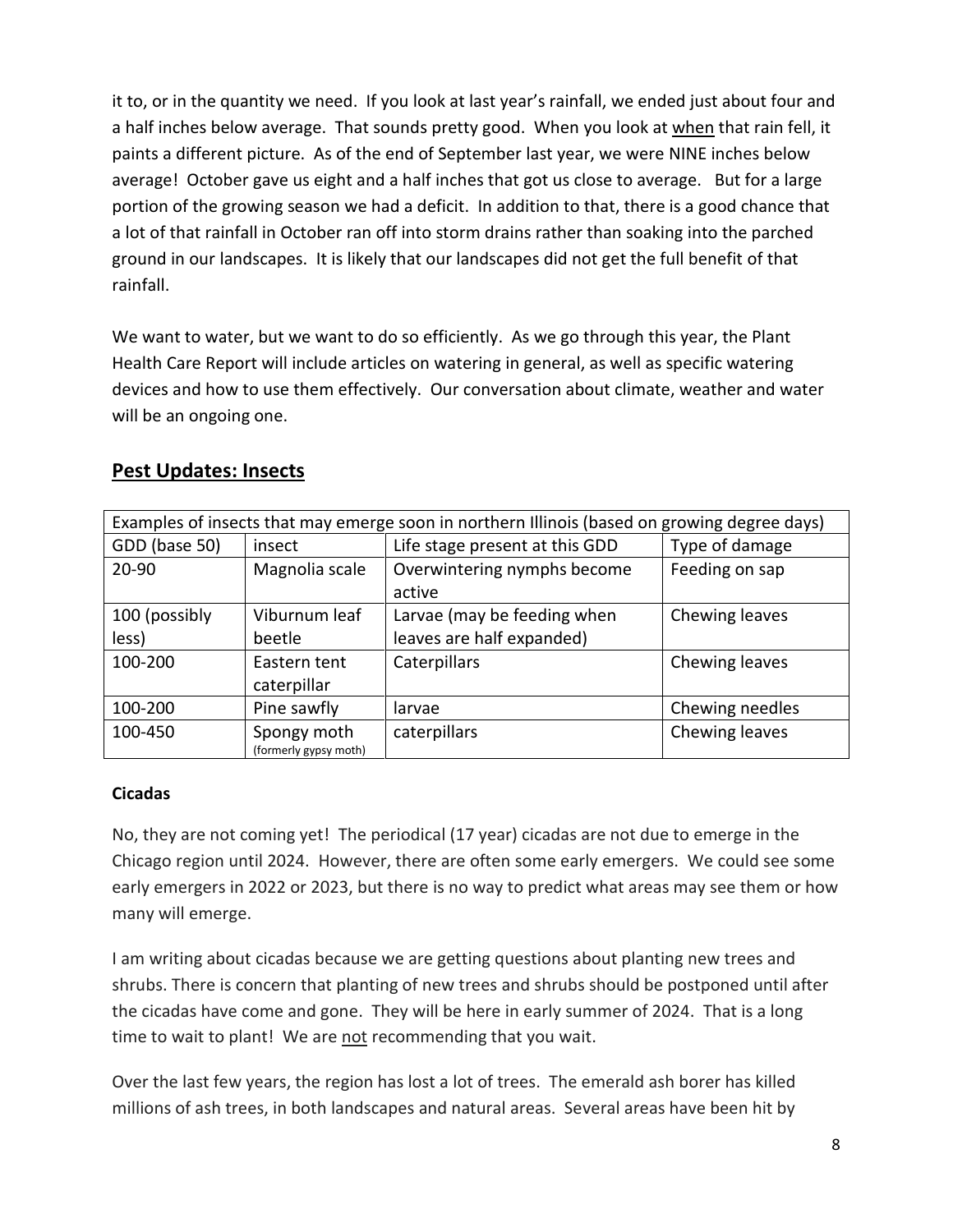tornadoes and strong storms and have lost trees. We are seeing decline in trees across the region due to environmental stress. For more mature trees, their age works against them in this situation. We need to be thinking about planting trees, now, more than ever. The Morton Arboretum is committed to planting over [1000 trees](https://mortonarb.org/centennial/tree-planting-initiative/) this year to celebrate our centennial. Trees provide an amazing number of [benefits.](https://mortonarb.org/plant-and-protect/benefits-of-trees/)

It is true that cicadas can do some damage to smaller trees and shrubs by cutting into their stems to lay eggs. The population of cicadas that emerge in 2024 will vary by location. Places that have experienced a lot of new construction in the last 17 years may see much smaller populations. Construction digs up the soil and can destroy many of the cicadas waiting underground.

Once the cicadas emerge in 2024, they are only present for about 6 weeks. We can protect small trees and shrubs from their damage by wrapping them in fine netting for that time period. Last time around, many people wrapped their small trees and shrubs in tulle (yes, tulle, as in a ballerina's tutu). So, think about having some netting on hand to protect young trees and shrubs. More mature trees can tolerate some cicada damage. If you are thinking about planting new trees, go ahead and do it (and have some netting on hand).

#### **Egg masses and more**

We may still have some time to look for insects in their overwintering stage. The best time to look for egg masses like those of Eastern tent caterpillar, spongy moth (formerly gypsy moth), viburnum leaf beetle and bagworm is before the season gets going. Look for egg masses now and destroy them to reduce the population for the coming season.

Eastern tent caterpillar egg masses are dark gray to black and are



**Figure 2 Spongy moth egg mass**

wrapped around twigs that are about the diameter of a pencil. Prune out branches with egg

masses attached. Spongy moth egg masses (fig. 2) are buff colored, covered with hairs, and about 1 1/2 inches long. Each female usually lays one egg mass, which could contain as many as 1,000 eggs. Egg masses can be carefully scraped off bark and destroyed before they hatch. Viburnum leaf beetle eggs are laid in the tips of twigs and covered with caps of chewed wood (fig. 3). Clip off the ends of twigs that show the egg



**Figure 3 Egg-laying sites of viburnum leaf beetle**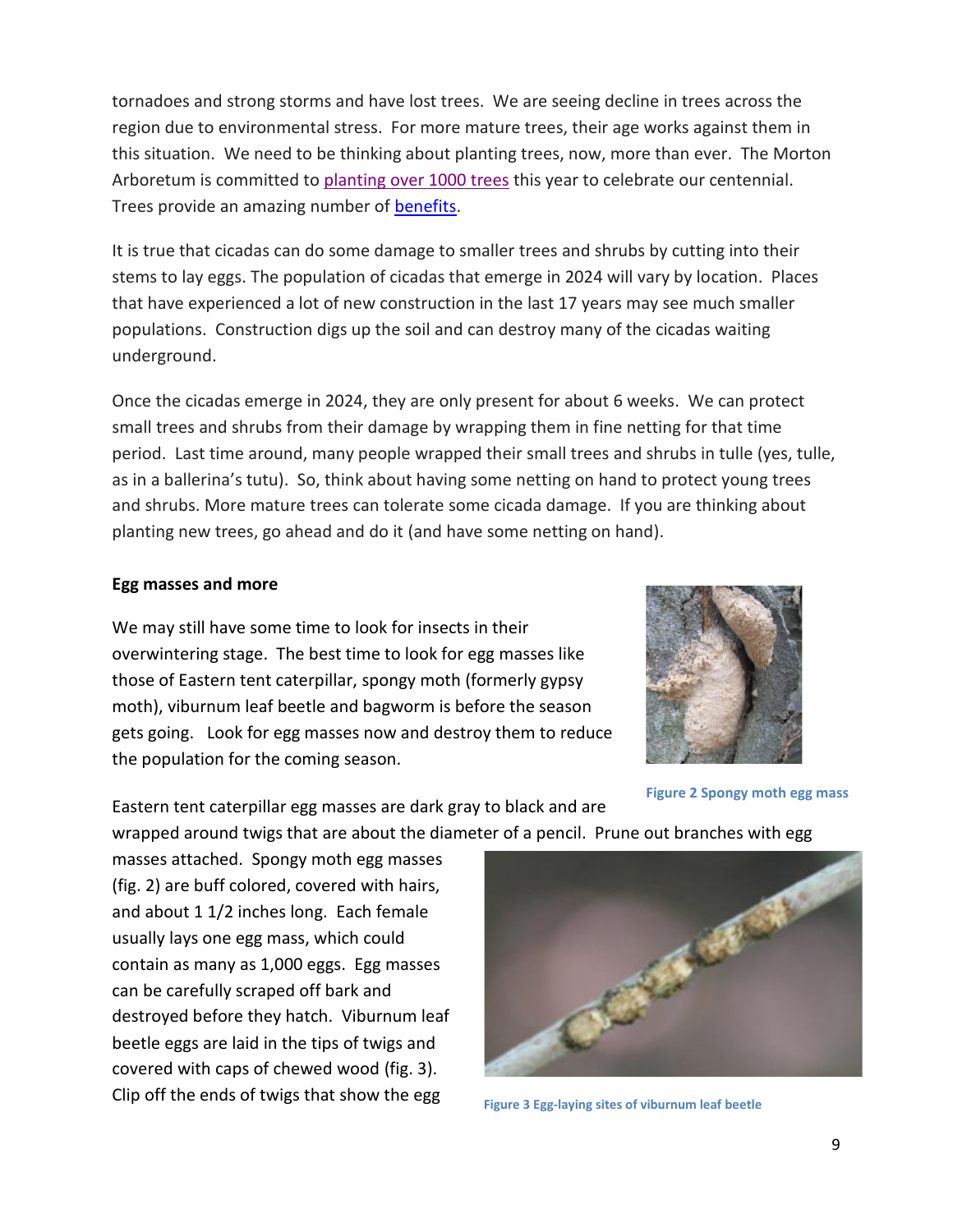laying sites. Bagworm eggs spend the winter in the bag that was made by the caterpillar last season. The bags are made from leaves of the host plant (fig. 4) and can be found hanging from branches. Pull the bags off the host plant. Any egg masses that you remove should be destroyed. Don't just drop them on the ground by the host plant.

Since we will soon be working on spring clean-up in the garden, this would be a good time to look at groundcover euonymus. If yours is infested with scale insects, prune out heavy infestations now. Reducing the population now will make insecticides more effective when it is time to treat in summer.



**Figure 4 Bagworm bag containing eggs**

#### **Magnolia scale (potentially serious)**

Populations of magnolia scale (*Neolecanium cornuparvum*) have been high for the last few years. These insects have sucking mouthparts and extract sap from the host plant's branches and twigs. Badly infested trees are weakened and growth is slowed. When infestations are severe, branch dieback can result, and with repeated severe attacks, trees may decline drastically.

Late last summer into fall, adult females gave birth to live young, called crawlers. The crawlers (fig. 5, see arrows) are tiny, flattened, and vary in color from yellow to reddish-brown. The crawlers settled down on one- to two-year-old twigs to feed and remained there through the



**Figure 5 Magnolia scale crawlers (arrows)**

winter. They are still there and will soon be (or maybe already are) active again (in terms of moving around and feeding).

**Management:** Check twigs for signs of the tiny crawlers. If they are moving around, they are alive. If they seem dry and fall off easily when you rub them, they are dead. Dead crawlers, means you won't need to treat this spring. It should be noted that adult scales are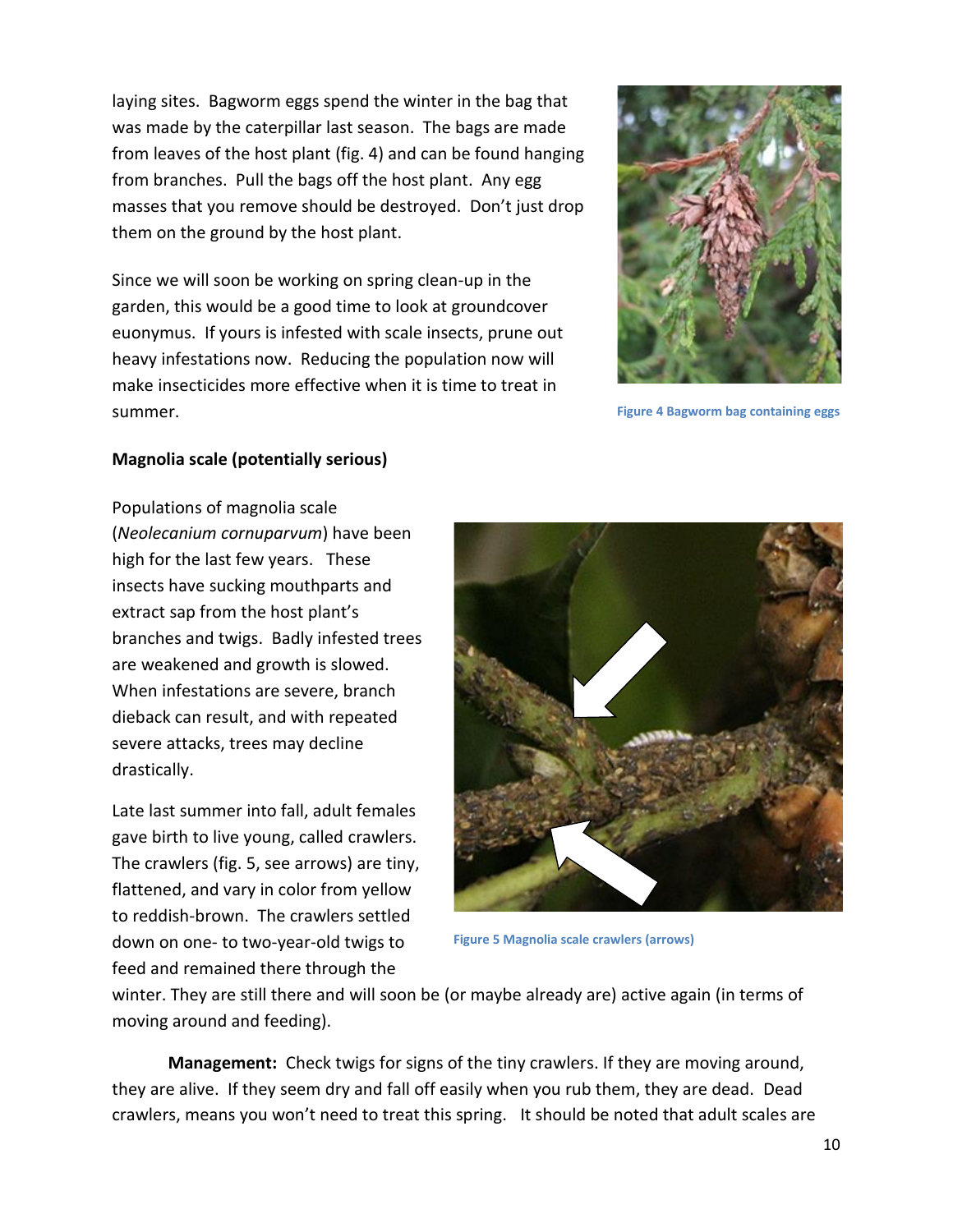dead (from old age), but will remain in place even when dead. Dead adults will be dry and easy to pick off.

If you find live crawlers, you can treat the crawlers before leaves emerge with a dormant oil. Check the label for any temperature restrictions to prevent damage to the plant. Avoid spraying dormant oil when new emerging tissue is present. Note that some oils are sold as "horticultural oil" or "multi-season oil" rather than dormant oil. These are all basically the same oil, but with two rates or sets of mixing instructions: one for use as a dormant oil and one for use as a summer soil (when foliage is present). Select the right set of mixing instructions for the situation. Insecticidal soaps are also effective against the crawler stage. The oils and the soap must be sprayed directly on the crawlers.

Good web site: [https://mortonarb.org/plant-and-protect/tree-plant-care/plant-care](https://mortonarb.org/plant-and-protect/tree-plant-care/plant-care-resources/magnolia-scale-neolecanium-cornuparvum/)[resources/magnolia-scale-neolecanium-cornuparvum/](https://mortonarb.org/plant-and-protect/tree-plant-care/plant-care-resources/magnolia-scale-neolecanium-cornuparvum/)



### *[Bartlett Tree Experts, Presenting Sponsor of the Plant Clinic.](https://www.bartlett.com/)*

The Plant Health Care Report is prepared by Sharon Yiesla, M.S., Plant Knowledge Specialist and edited by Stephanie Adams, Ph.D., Plant Health Care Leader; Fredric Miller, Ph.D., Research Entomologist at The Morton Arboretum and Professor at Joliet Junior College; Julie Janoski, Plant Clinic Manager; and Carol Belshaw, Arboretum Volunteer. The information presented is believed to be accurate, but the authors provide no guarantee and will not be held liable for consequences of actions taken based on the information.

Thank you...I would like to thank all the staff and volunteers that report disease and pest problems when they find them. Your hard work is appreciated.

Literature/website recommendations: Indicator plants are chosen because of work done by Donald A. Orton, which is published in the book Coincide, The Orton System of Pest and Disease Management. Additional information on growing degree days can be found at: [http://www.ipm.msu.edu/agriculture/christmas\\_trees/gdd\\_of\\_landscape\\_insects](http://www.ipm.msu.edu/agriculture/christmas_trees/gdd_of_landscape_insects) [http://extension.unh.edu/resources/files/Resource000986\\_Rep2328.pdf](http://extension.unh.edu/resources/files/Resource000986_Rep2328.pdf)